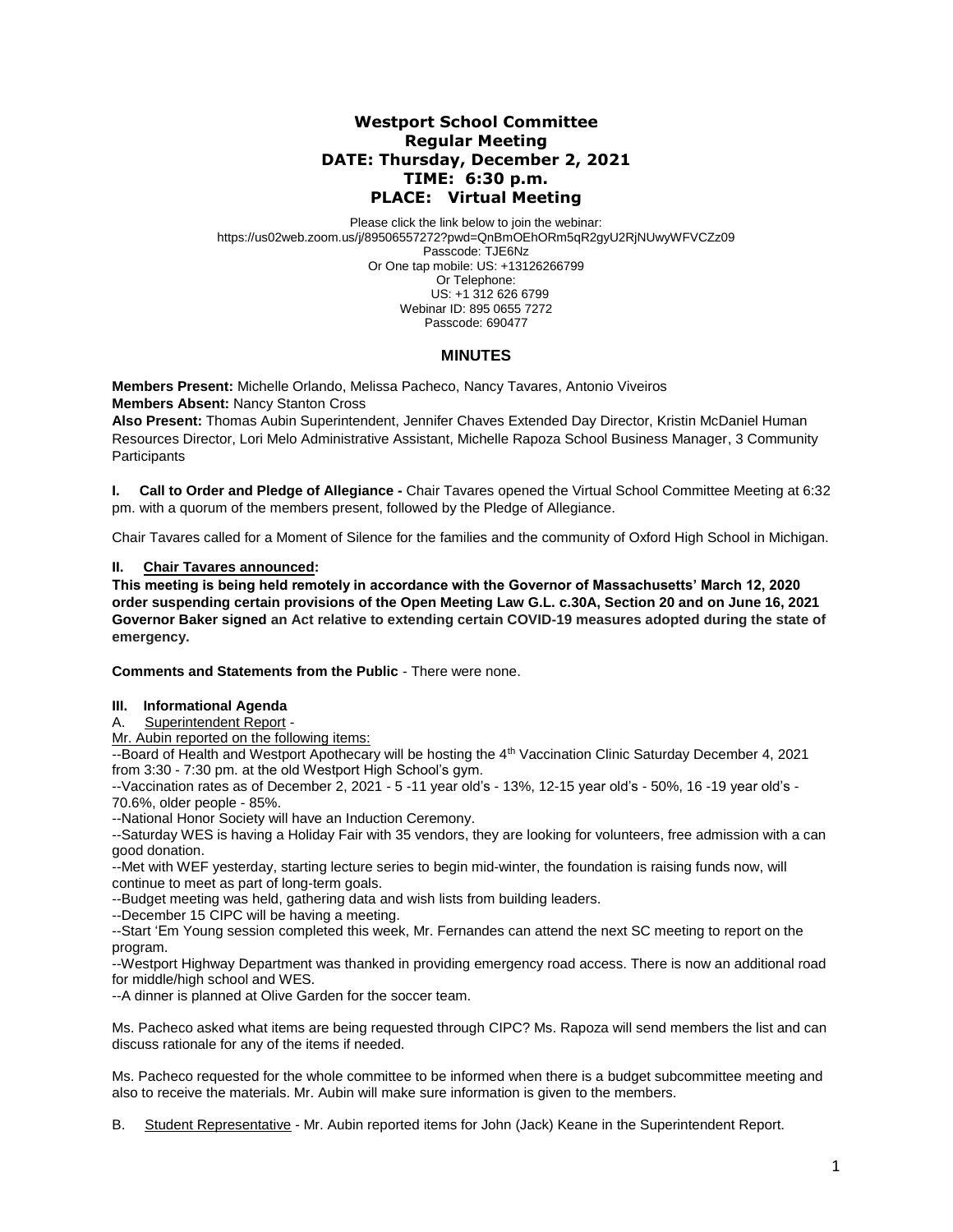C. Bill Warrant: 12/3/2021 - Chair Tavares reported a Bill Warrant dated 12-3-21 in the amount of \$261,061.98 was emailed to school committee members for review.

D. Mask Mandate Update - There are no changes right now, an update will take place in January 2022.

1. DESE & DPH Update - Same as above.

E. Subcommittee Updates - Mr. Viveiros reported new school activities continue moving along. There have been issues with controls, lights and temperature. They are meeting with electricians, programmers and others trying to figure things out. Work continues outside on fields. Half of the softball field is covered with sod and they are still working on this.

Ms. Pacheco reported the CIPC had a meeting last night and will meet again in 2 weeks. Right now, the Town departments are providing their needs. Ms. Pacheco reported there will be a Westport Cable Advisory Board Meeting next week.

F. Substitute Rates - Ms. McDaniel reported there is a nationwide labor shortage. Beginning January 1, 2022 minimum wage will be \$14.25. The following year minimum wage will be \$15.00.

Chair Tavares asked if there were any questions? There were none.

Ms. Rapoza went over the Extended Day Rates effective July 1, 2022.

Ms. Rapoza reviewed the Extended Day Revolving Account monthly revenue and expenses including tuition, payroll, vacation and holidays.

Ms. Chaves added that the Extended Day Program does not close. They go through winter and spring break, entire summer and do not get days off paid besides one-week vacation in August. Ms. Chaves praised the longevity of the staff. Ms. Chaves verified there are 70 students enrolled in the program this year.

Members are in favor of the Extended Day Program. A suggestion was made to re-visit this program with looking at expanding the benefits. Adding Pre-K is also favored.

G. Request for Funding - Special Education Audit - Mr. Aubin is asking to consider approving a proposal to conduct an outside audit for Special Education. Doing this will define areas to offer services, improve services, look at out of district placements and control costs. Mr. Aubin shared in 2019 Walker Group did an audit of the Fall River Schools. Estimated costs could range near \$10,000.

### **VI. Action Agenda**

- A. Review and Act on Minutes of Thursday, November 18, 2021 A motion was made to approve the Minutes of Thursday, November 18, 2021. Motion by Pacheco, seconded by Orlando 4/0/0
- B. Review and Act on Substitute Rates A motion was made to approve proposed substitute rates for all listed substitutes and extended day. Motion by Orlando, seconded by Viveiros 4/0/0
- C. Review and Act on a WEF Donation of \$2280 for the WMS Presentation of Matilda, Jr. A motion was made to approve the WEF Donation of \$2280 for the WMS Presentation of Matilda, Jr.

Motion by Pacheco, seconded by Orlando 4/0/0

**V. Routine Matters -** Correspondence and Notices - There were none.

#### **VI. Topics the Chair could not Reasonably Anticipate Forty-eight (48) Hours in Advance of the Meeting -**

Mr. Aubin shared that Mike Duarte and his team are working with the controls in the new school, trying to stay on top of this. These systems are complex. Mr. Aubin shared that he appreciates the work everyone is doing and thanks the teaching and ancillary staff for keeping the education process going.

# **FOLLOW UP ITEMS**

The committee requests:

- Ms. Rapoza will send members the CIPC list of requested items.
- Mr. Aubin will provide information on upcoming Budget Subcommittee meetings to the members.